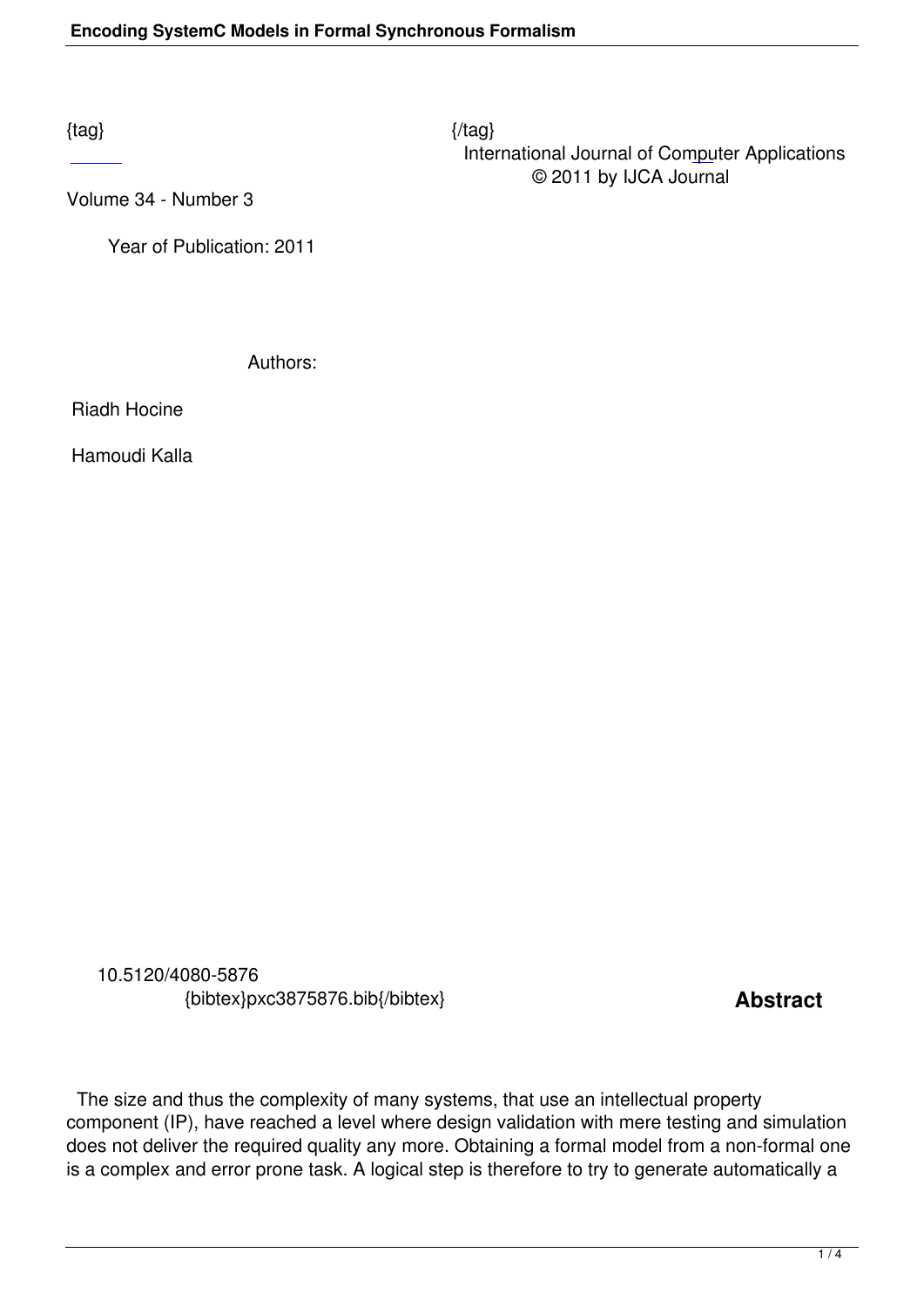formal description from an existing non-formal system model, thus making this step faster and more reliable. In this paper, we describe a methodology to automaticallygenerate formal synchronous models from existing non-formalsystem level design descriptions that integrates smoothly intoexisting co-design flows. We exemplify the approach with thepopular system design language SystemC and the flexible andexpressive synchronous dataflow formalism SIGNAL.SystemC is a HDL which allows for modeling systems in behavioral level, it is a set of library routines and macros implemented in C++, it is a good language for input of design flow for the systems which requires verification, but it is not a formal language.

## **Reference**

Séméria L.and Ghosh A. 2000. Methodology for Hardware/Software Co-verification in C/C++.In Proceedings of the 2000 Asia and South Pacific Design Automation Conference(ASP-DAC)pp 405-408 (24-28 Jun. 2000),Yokohama, Japan.

- IEEE Std 1666-2005. IEEE Standard SystemCLangauge Reference Manual, 2005.<br>- Marquet K., Moy M. and JeannetB. "Efficient Encoding of SystemC/TML in Promela

Marquet K., Moy M. and JeannetB. "Efficient Encoding of SystemC/TML in Promela". DATICS-IMECS03, Hong-Kong 2011.

Habibi A. and Tahar S. "On the Transformation of SystemC to AsmL Using Abstract Interpretation". Electronic Notes in Theoretical Computer Science (ENTSC) vol. 131, pp. 39-49, 2005 in press.

- Snyder W.2006.SystemPerl - APerl Library for SystemC.

http://www.veripool.com/systemperl.html.

 - E.D.G.C. Front-End. Edison Design Group C++ Front-End. Website:http://edg.com/cpp.html, 2006.

 - Doucet F., Shukla S., and Gupta R.2003. Introspection in System-Level Language Frameworks: Meta-level vs.Integrated.In Proceedings of 2003 Design, Automation and Test in Europe Conference (DATE)vol. 1, pp. 382–387,(2003).

 - Eibl C. J., Albrecht C., and R. Hagenau.2005. gSysC: A Graphical Front End for SystemC. In Proceedings of 19th European Conference on Modelingand Simulation (ECMS), Riga, Latvia (Jun. 2005).

 - Große D., Drechsler R, Linhard L. and Angst G.2003. Efficient Automatic Visualization of SystemC Designs.In Proceedings of the Forum on Specification and Design Languages (FDL), Frankfurt, Germany (Sep. 2003).

Gajski, D.D., Wu A.C.-H., Chaiyakul V., Mori S., Nukiyama T. and Bricaud P. 2000. Essential Issues for IP Reuse. In Proceedings of the 2000 Asia and South Pacific Design Automation Conference (ASP-DAC)pp. 37-42 (25-28 Jan. 2000). Yokohama, Japan.

Martin G. 1998. Design Methodologies for System Level IP. In Proceedings of the 1998 Design, Automation and Test in Europe Conference(DATE)pp. 286-189 (23-26 Feb. 1998), Paris France.

 - Potop-Butucaru D., De Simone R. andTalpin J.-P."The Synchronous Hypothesis and Polychronous Languages". Embedded Systems Design and Verification, pp 6-16-6-27, CRC press 2009.

 - Marchand H. and Rutten E. 2002. SIGNAL and SIGALI User's Manual. Research Report IRISA/INRIA-Rennes, France.

Novello D. 2003. Tree SSA - A New High-Level Optimization Framework for the GNU Compiler Collection. In Proceeding of the Nord/USENIX Users Conference (Feb. 2003).